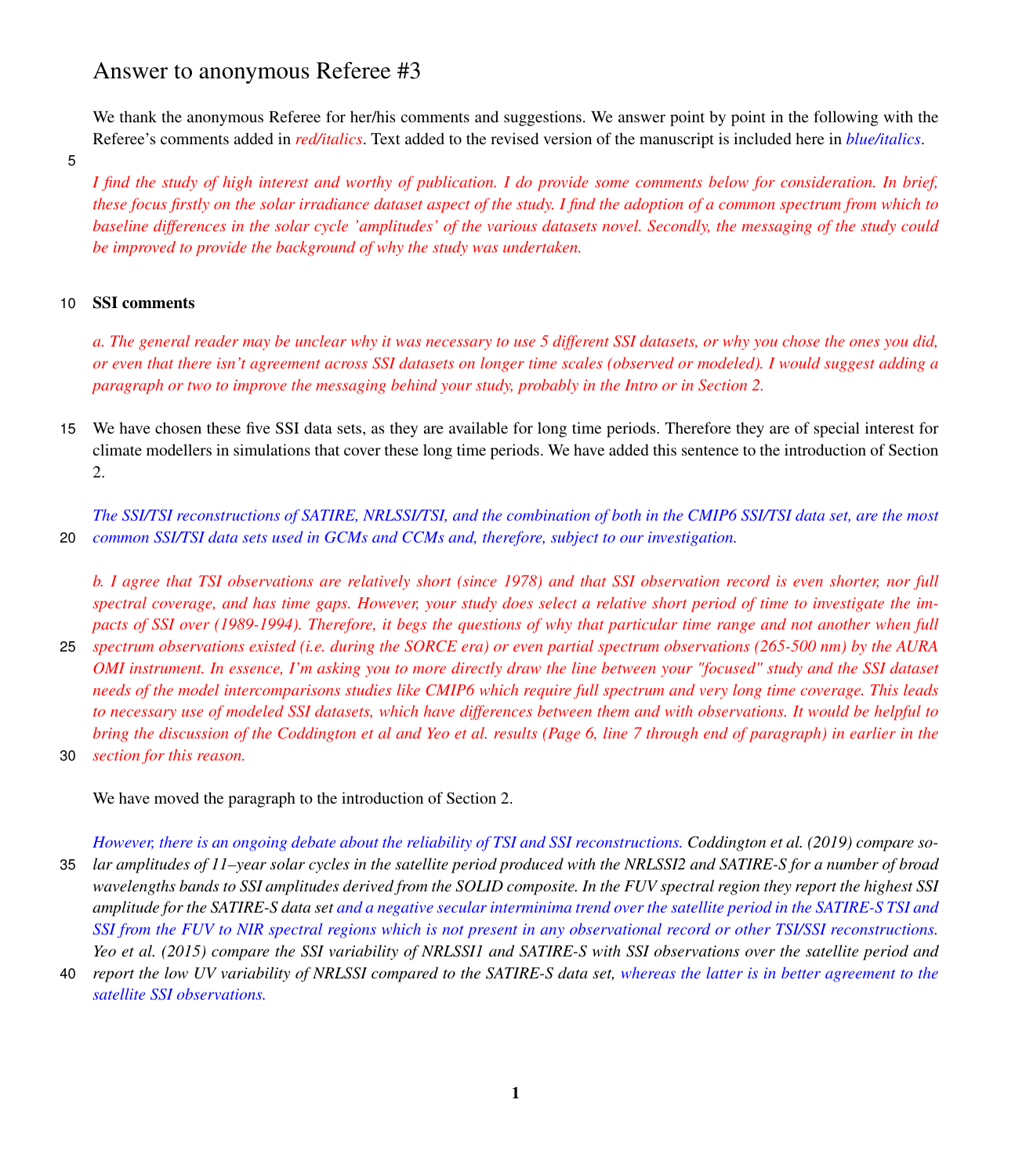*c. I do like that you've chosen a single spectrum to adopt as a common baseline for solar minimum conditions. I feel that's quite novel. I am concerned, though, that the manuscript doesn't adequately address how this approach might impact results. You do say that a reference baseline would lead to a certain climatology state (end of page 13 to page 14) and that differences from that baseline, as would occur from using SOLAR-ISS as the reference, would result in a different climatology. However, is*

- 5 *it necessarily true that the solar response variations are truly linear from an adopted baseline? Maybe more clear way to ask is whether gas phase reaction rates or water vapor abundances that you mention on page 14 might "bottom out" or "max out" if the baseline climatology/temperature was too high or too low? I would also suggest bringing this discussion up earlier, in addition to where it is in the conclusions.*
- 10 It is true that the adaptation of atmospheric processes and gas phase chemical reactions to a different reference spectrum or a different solar cycle amplitude is not necessarily linear. However, the differences in the reference spectrum or the solar cycle amplitude are relatively small and the expected changes in temperature should not be that large to reach "bottom out" or "max out" effects in the chemistry.

We have moved the discussion about alternative reference spectra and different solar cycles to Section 2. The respective part in 15 Section 7 is shortened.

*d. In conclusions you also discuss how choosing SC 22 (selected, I understand, because of time range of ATLAS 3 observations) should be reflective of other solar cycles in the 21st century. You examined the irradiances in the Lyman alpha through UV for the various SSI datasets with other solar cycles and found a linear relationship. Was that relationship with TSI magnitude,*

20 *sunspot number, or something else?*

The nearly linear relationship of the SSI solar cycle amplitude applied in the paper with other solar cycle amplitudes refers to the wavelength dependency of the scaling factor which can be used to convert one solar cycle amplitude to another. Within one SSI data set there exist a nearly linear scaling factor for wavelengths from 121 to 280 nm among different solar cycle 25 amplitudes. We agree that this sentence is confusing and therefore have removed it.

To better classify the solar amplitude used in the paper, we compare it with other possible solar amplitudes. The Table [1](#page-2-0) (Table S1 in the supplement) includes the  $\Delta SSI$  and  $\frac{\Delta SSI}{\Delta TSI}$  of other solar cycle amplitudes. The average and the standard deviation over these solar cycles is given in Table [2](#page-2-1) (Table S2 in the supplement). We have added the following paragraph to Section 2.

30 The Figure [1](#page-3-0) is now included in the manuscript as the new Figure 2.

*Compared to other solar cycle amplitudes in the satellite era (see Table S1 in the supplement), the one used in this study is neither especially weak nor especially strong. The averaged* ∆SSI *is shown in Figure 2a, with the error bars indicating the 95% confidence interval of the* ∆SSI *within each spectral region. The main characteristics of the solar amplitude chosen* 35 *here are also present in the averaged solar cycle amplitude, such as the small solar amplitude of SATIRE-T in the FUV and most of the ranking of the SSI data sets within the spectral regions. All deviations of the chosen solar cycle amplitude from the averaged solar cycle amplitude are within the range of the 95% confidence intervals (Figure 2b). Therefore, the selected solar cycle amplitude can be regarded as representative for most of the solar cycle amplitudes of the satellite era.*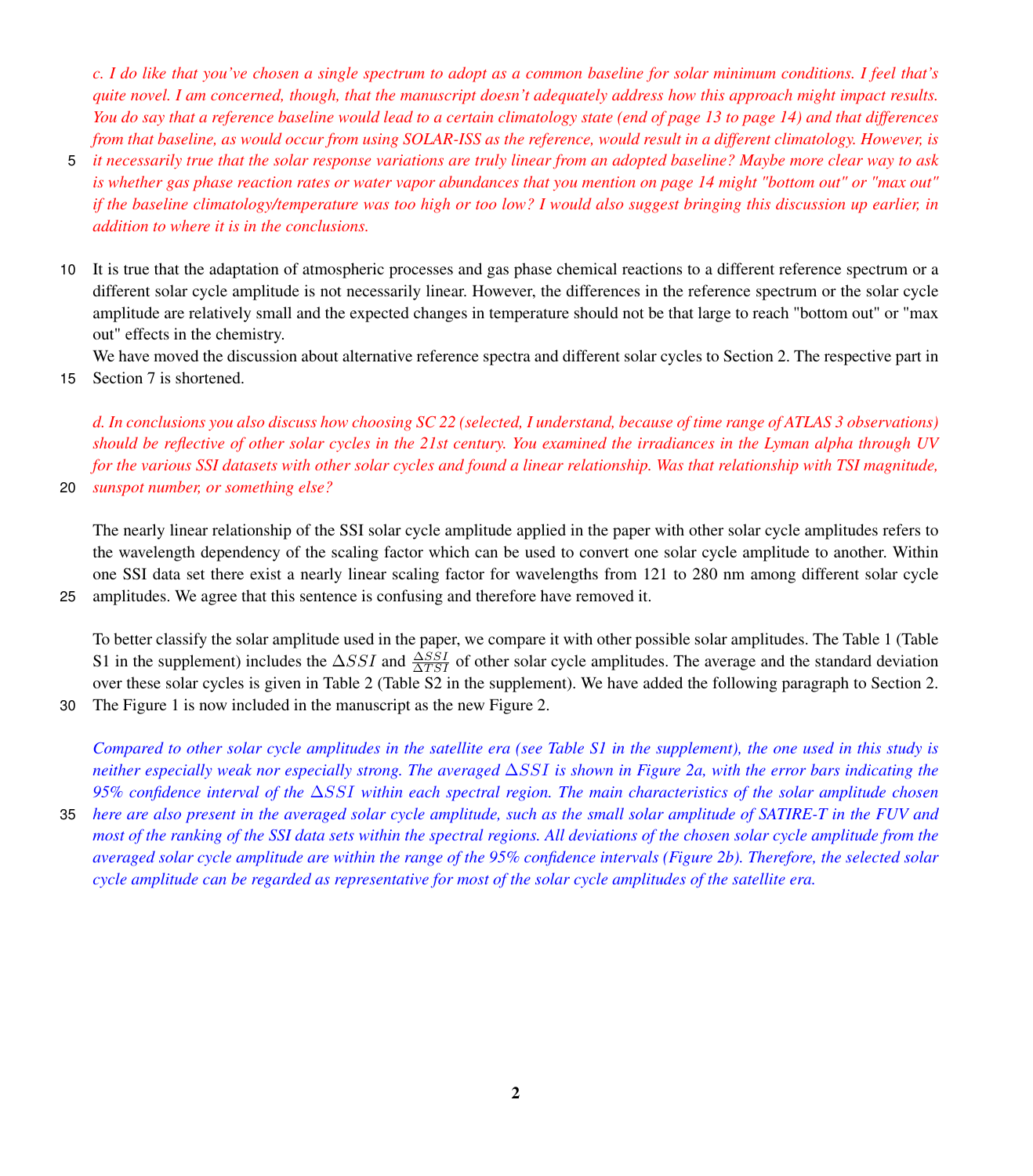<span id="page-2-0"></span>Table 1. Solar cycle spectral solar irradiance variations for Solar Cycles indicated in the first row relative to ATLAS3 ( $\triangle SSI$ ) in % and relative contribution of SSI changes to the TSI change ( $\frac{\Delta SSI}{\Delta TSI}$ ) in % for the Lyman- $\alpha$  (121.5 nm), Far-UV (121–200 nm), Herzberg continuum/Hartley bands (201–242 nm), Hartley-/Huggings-bands (243–380 nm) and visible (381–780 nm) spectral ranges.

|                                                       | SSI dataset       | $121.5$ nm                                 |       | $121 - 200$ nm                             |       | 201-242 nm                                 |       | 243-380 nm                                 |        | 381-780 nm                                 |        |
|-------------------------------------------------------|-------------------|--------------------------------------------|-------|--------------------------------------------|-------|--------------------------------------------|-------|--------------------------------------------|--------|--------------------------------------------|--------|
| Time period                                           |                   | $\Delta SSI \frac{\Delta SSI}{\Delta TSI}$ |       | $\Delta SSI \frac{\Delta SSI}{\Delta TSI}$ |       | $\Delta SSI \frac{\Delta SSI}{\Delta TSI}$ |       | $\Delta SSI \frac{\Delta SSI}{\Delta TSI}$ |        | $\Delta SSI \frac{\Delta SSI}{\Delta TSI}$ |        |
| Cycle 21<br>descent<br>Max:Dec.1979<br>Min:Sep.1986   | NRLSSI1           | 45.602                                     | 0.214 | 11.373                                     | 0.913 | 3.599                                      | 4.300 | 0.311                                      | 20.748 | 0.109                                      | 55.521 |
|                                                       | NRLSSI2           | 51.609                                     | 0.228 | 11.668                                     | 0.882 | 3.360                                      | 3.778 | 0.402                                      | 25.251 | 0.095                                      | 45.247 |
|                                                       | <b>SATIRE-T</b>   | 47.283                                     | 0.199 | 10.081                                     | 0.724 | 3.445                                      | 3.684 | 0.592                                      | 35.363 | 0.106                                      | 48.028 |
|                                                       | <b>SATIRE-S</b>   | 47.178                                     | 0.281 | 9.907                                      | 1.008 | 2.987                                      | 4.523 | 0.477                                      | 40.368 | 0.069                                      | 44.130 |
|                                                       | CMIP <sub>6</sub> | 49.405                                     | 0.250 | 10.788                                     | 0.932 | 3.175                                      | 4.080 | 0.440                                      | 31.585 | 0.082                                      | 44.785 |
| Cycle 22<br>ascent<br>Max:Nov.1989<br>Min:Sep.1986    | NRLSSI1           | 50.740                                     | 0.250 | 12.673                                     | 1.067 | 3.994                                      | 5.006 | 0.319                                      | 22.315 | 0.104                                      | 55.470 |
|                                                       | NRLSSI2           | 56.657                                     | 0.273 | 12.808                                     | 1.053 | 3.668                                      | 4.488 | 0.407                                      | 27.845 | 0.081                                      | 42.196 |
|                                                       | <b>SATIRE-T</b>   | 44.322                                     | 0.247 | 9.454                                      | 0.899 | 3.235                                      | 4.580 | 0.529                                      | 41.801 | 0.075                                      | 45.107 |
|                                                       | <b>SATIRE-S</b>   | 59.989                                     | 0.331 | 12.634                                     | 1.191 | 3.756                                      | 5.269 | 0.576                                      | 45.149 | 0.070                                      | 41.540 |
|                                                       | CMIP <sub>6</sub> | 58.338                                     | 0.300 | 12.722                                     | 1.117 | 3.715                                      | 4.855 | 0.492                                      | 35.938 | 0.076                                      | 42.139 |
| Cycle 22<br>descent-2<br>Max:Nov.1989<br>Min:Nov.1994 | NRLSSI1           | 44.286                                     | 0.266 | 11.067                                     | 1.137 | 3.482                                      | 5.324 | 0.268                                      | 22.913 | 0.084                                      | 54.902 |
|                                                       | NRLSSI2           | 50.377                                     | 0.291 | 11.388                                     | 1.125 | 3.257                                      | 4.788 | 0.354                                      | 29.039 | 0.066                                      | 41.415 |
|                                                       | <b>SATIRE-T</b>   | 35.572                                     | 0.297 | 7.576                                      | 1.081 | 2.583                                      | 5.486 | 0.407                                      | 48.288 | 0.047                                      | 42.340 |
|                                                       | <b>SATIRE-S</b>   | 57.481                                     | 0.329 | 12.090                                     | 1.183 | 3.601                                      | 5.244 | 0.552                                      | 44.874 | 0.068                                      | 42.130 |
|                                                       | CMIP <sub>6</sub> | 53.943                                     | 0.309 | 11.741                                     | 1.149 | 3.431                                      | 4.997 | 0.453                                      | 36.855 | 0.068                                      | 41.856 |
| Cycle 22<br>descent<br>Max:Nov.1989<br>Min:Jun.1996   | NRLSSI1           | 49.420                                     | 0.250 | 12.343                                     | 1.066 | 3.890                                      | 4.999 | 0.311                                      | 22.306 | 0.102                                      | 55.503 |
|                                                       | NRLSSI2           | 53.857                                     | 0.279 | 12.175                                     | 1.078 | 3.485                                      | 4.594 | 0.384                                      | 28.299 | 0.075                                      | 42.076 |
|                                                       | <b>SATIRE-T</b>   | 46.024                                     | 0.233 | 9.820                                      | 0.848 | 3.363                                      | 4.321 | 0.557                                      | 39.972 | 0.085                                      | 46.134 |
|                                                       | <b>SATIRE-S</b>   | 64.121                                     | 0.304 | 13.546                                     | 1.096 | 4.044                                      | 4.869 | 0.629                                      | 42.293 | 0.085                                      | 43.436 |
|                                                       | CMIP <sub>6</sub> | 59.005                                     | 0.291 | 12.862                                     | 1.083 | 3.767                                      | 4.722 | 0.507                                      | 35.494 | 0.080                                      | 42.850 |
| Cycle 23<br>ascent<br>Max:Mar.2000<br>Min:Jun.1996    | NRLSSI1           | 40.457                                     | 0.286 | 10.116                                     | 1.223 | 3.177                                      | 5.716 | 0.237                                      | 23.772 | 0.070                                      | 53.692 |
|                                                       | NRLSSI2           | 42.445                                     | 0.360 | 9.594                                      | 1.388 | 2.730                                      | 5.879 | 0.274                                      | 32.971 | 0.040                                      | 36.438 |
|                                                       | <b>SATIRE-T</b>   | 27.988                                     | 0.383 | 5.989                                      | 1.399 | 2.066                                      | 7.180 | 0.312                                      | 60.660 | 0.025                                      | 37.320 |
|                                                       | <b>SATIRE-S</b>   | 49.546                                     | 0.473 | 10.446                                     | 1.704 | 3.041                                      | 7.380 | 0.439                                      | 59.580 | 0.034                                      | 35.442 |
|                                                       | CMIP <sub>6</sub> | 46.007                                     | 0.407 | 10.021                                     | 1.514 | 2.887                                      | 6.492 | 0.357                                      | 44.849 | 0.037                                      | 35.713 |

<span id="page-2-1"></span>Table 2. Solar cycle SSI variations for an average of five Solar Cycle amplitudes relative to ATLAS3 (∆SSI) in % and relative contribution of SSI changes to the TSI change  $(\frac{\Delta SSI}{\Delta TSI})$  in % for the Lyman- $\alpha$  (121.5 nm), Far-UV (121–200 nm), Herzberg continuum/Hartley bands (201– 242 nm), Hartley-/Huggings-bands (243–380 nm) and visible (381–780 nm) spectral ranges. ± 95% CI indicates the confidence interval.

| Time period | SSI dataset       | $121.5 \text{ nm}$<br>$\Delta SSI \frac{\Delta SSI}{\Delta TSI}$ |       | $121 - 200$ nm<br>$\frac{\Delta SSI}{\Delta TSI}$<br>$\Delta SSI$ |       | $201 - 242$ nm<br>$\frac{\Delta SSI}{\Delta TSI}$<br>$\Delta SSI$ |       | $243 - 380$ nm<br>$\Delta SSI \frac{\Delta SSI}{\Delta TSI}$ |        | 381-780 nm<br>$\Delta SSI \frac{\Delta SSI}{\Delta TSI}$ |        |
|-------------|-------------------|------------------------------------------------------------------|-------|-------------------------------------------------------------------|-------|-------------------------------------------------------------------|-------|--------------------------------------------------------------|--------|----------------------------------------------------------|--------|
| Average     | NRLSSI1           | 46.101                                                           | 0.253 | 11.514                                                            | 1.081 | 3.628                                                             | 5.069 | 0.289                                                        | 22.411 | 0.094                                                    | 55.018 |
|             | $\pm$ 95% CI      | 4.576                                                            | 0.029 | 1.138                                                             | 0.127 | 0.363                                                             | 0.578 | 0.039                                                        | 1.228  | 0.018                                                    | 0.871  |
| Cycle       | NRLSSI2           | 50.989                                                           | 0.286 | 11.527                                                            | 1.105 | 3.300                                                             | 4.705 | 0.364                                                        | 28.681 | 0.071                                                    | 41.474 |
|             | $+95\%$ CI        | 5.931                                                            | 0.053 | 1.341                                                             | 0.203 | 0.393                                                             | 0.843 | 0.061                                                        | 3.098  | 0.023                                                    | 3.533  |
|             | <b>SATIRE-T</b>   | 40.238                                                           | 0.272 | 8.584                                                             | 0.990 | 2.938                                                             | 5.050 | 0.479                                                        | 45.217 | 0.067                                                    | 43.786 |
|             | $+95\%$ CI        | 9.150                                                            | 0.079 | 1.945                                                             | 0.291 | 0.660                                                             | 1.504 | 0.129                                                        | 10.883 | 0.035                                                    | 4.617  |
|             | <b>SATIRE-S</b>   | 55.663                                                           | 0.344 | 11.725                                                            | 1.236 | 3.486                                                             | 5.457 | 0.535                                                        | 46.453 | 0.065                                                    | 41.335 |
|             | $\pm$ 95% CI      | 7.910                                                            | 0.084 | 1.685                                                             | 0.302 | 0.510                                                             | 1.241 | 0.085                                                        | 8.435  | 0.021                                                    | 3.832  |
|             | CMIP <sub>6</sub> | 53.340                                                           | 0.311 | 11.627                                                            | 1.159 | 3.395                                                             | 5.029 | 0.450                                                        | 36.944 | 0.069                                                    | 41.468 |
|             | $\pm$ 95% CI      | 6.249                                                            | 0.065 | 1.362                                                             | 0.239 | 0.411                                                             | 0.988 | 0.065                                                        | 5.392  | 0.020                                                    | 3.792  |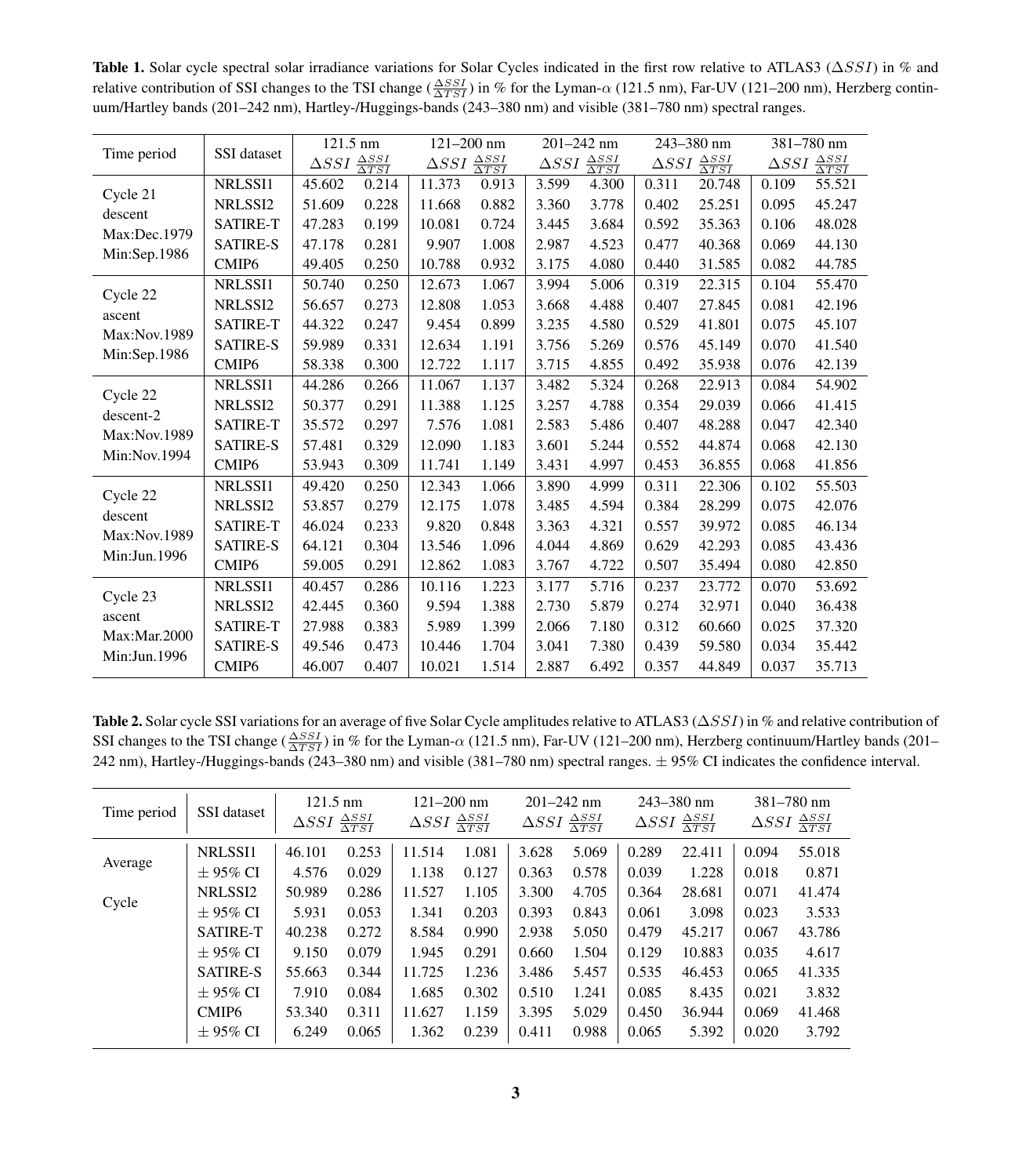<span id="page-3-0"></span>

Figure 1. (a) Averaged solar cycle SSI variations for solar cycle amplitudes relative to ATLAS3 ( $\Delta SSI$ ) in % for the Lyman- $\alpha$  (121.5 nm), Far-UV (121–200 nm), Herzberg continuum/Hartley bands (201–242 nm), Hartley-/Huggings-bands (243–380 nm) (multiplied by a factor of 10) and visible (381–780 nm) (multiplied by a factor of 100) spectral ranges; with the standard deviation indicated as error bar. (b) Anomaly of SSI variations for solar cycle 22 (descent-2) with respect to the averaged solar cycle shown in (a).

*In the Coddington et al., 2019 paper you reference, their Tables 3 and 5 show a larger change in integrated SSI (in the 100-200 nm bin) from solar cycle to solar cycle than occurs in differences across some of the datasets you use in your study. Similar to the above comment, you might want to bring this up earlier in Section 2 as well.*

5 The values in the Tables 3 and 5 of [Coddington et al.](#page-7-0) [\(2019\)](#page-7-0) are given in W m<sup>-2</sup> whereas the values of Table 1 in our study are given as percentage changes. When the values of [Coddington et al.](#page-7-0) [\(2019\)](#page-7-0) for the SSI range from 100 to 200 nm are converted to percentage changes, these value are not in contradiction to our values.

|                                           | $\frac{\Delta SSI}{\Delta TSI}$ NRLSSI2 | $\frac{\Delta SSI}{\Delta TSI}$ SATIRE-S |
|-------------------------------------------|-----------------------------------------|------------------------------------------|
| Coddington et al. (2019) (100–200 nm)     | $1.17\%$                                | 1.20%                                    |
| Table 1 this study $(120-200 \text{ nm})$ | $1.13\%$                                | $1.19\%$                                 |

The values of [Coddington et al.](#page-7-0) [\(2019\)](#page-7-0) are slightly larger, as they are calculated for the full descending phase of solar cycle 22 10 which ended in September 1996, whereas in our study we use November 1994 as solar minimum.

*e. It's possible this is jargon in the CCM community, but is it typical to use phrases of 'solar cycle response' for simulations where the transition from perpetual solar minimum to perpetual solar maximum is quite abrupt?*

15 In this study, where time slice simulations for solar minimum and maximum conditions are analysed, it is justified to interpret the significant differences between the time slice at solar maximum and solar minimum as the "solar response". The only parameters that changed are the prescribed SSI and TSI values.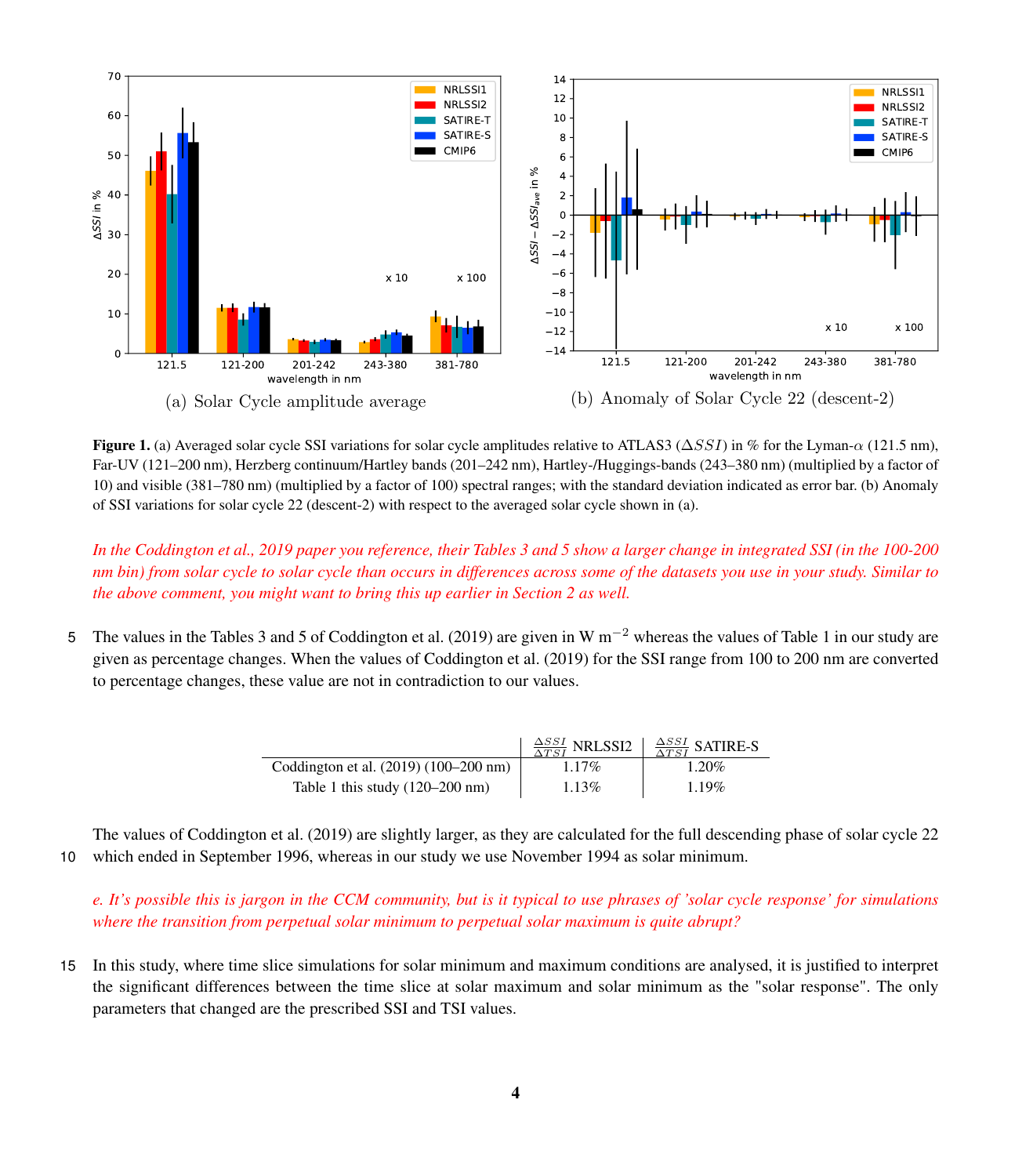### General comments

*Page 2, lines 24 – 29: The end of the one paragraph is focusing on the CCM model "spread" caused by differences in spectral resolutions of the shortwave radiation parameterizations or photolysis in the models. The next paragraph begins with different spectral distribution of the SSI data set also impacting CCM models. In the 2nd case, you are referring to the magnitude of the*

5 *SSI within a spectral bin and not differences in spectral resolution of the SSI observations, but this could easily be confused during the transition of one paragraph to the next.*

As requested by Reviewer 2, we have extended the paragraph about the model specific influences on the solar response. To better separate the SSI data set influences on the climatological state from the model influence on the solar response, we have 10 added an introductory sentence.

*The SSI data prescribed in the models are the second source of uncertainty when modelling the solar response. [Shapiro et al.](#page-7-2) [\(2011\)](#page-7-2) investigated the influence of the 27-day variations of four different SSI observation on the chemistry of the upper mesosphere in a 1D radiative convective chemistry model. The deviant solar cycle behaviour of the SORCE measurements has*

15 *motivated a number of CCM studies (e.g. [Haigh et al., 2010;](#page-7-3) [Merkel et al., 2011;](#page-7-4) [Ball et al., 2011,](#page-7-5) [2016;](#page-7-6) [Swartz et al., 2012\)](#page-7-7) comparing simulations prescribing SORCE (Solar Radiation and Climate Experiment) SSI data and reconstructed SSI of the Naval Research Laboratory SSI (NRLSSI) or the Spectral And Total Irradiance REconstructions (SATIRE) model.*

*Page 3, line 3-4: You end with "the effects of the 11-year solar cycle differences in spectral distribution and amplitude . . . ".* 20 *However, by adopting the common reference baseline spectrum, you have removed the effects of spectral distribution from the study. It's clear from your earlier text what you mean and that it's just an error here.*

The spectral distribution of the SSI amplitudes differs between the five SSI data sets. These charcteristics are preserved even when a common reference SSI is used for the solar minimum.

25

*Page 4, line 12: What type of scaling did you apply to make ATLAS 3 integrate to SORCE TIM TSI? Wavelength independent? "The extended ATLAS-3 spectrum was then scaled to obtain . . . "*

The applied scaling is wavelength independent. The integrated original ATLAS-3 SSI data (0.1 to 2395 nm) amounts to 1330.2 30 W m<sup>-1</sup>. Adding the missing longer wavelengths requires (i) to scale the NRLSSI1 data set to the same SSI value at 2,395 nm as ATLAS-3, and (ii) to scale the SATIRE-S data set to the same SSI value at 99,975 nm as the combined ATLAS-3/NRLSSI1 sata set before the three SSI data sets are combined. The combined ATLAS-3/NRLSSI1/SATIRE-S SSI data set results in a TSI of 1382.9 W  $m^{-1}$  and therefor the extended ATLAS3-3 SSI data are scaled with a constant factor of 0.9842, to achieve a TSI of 1361.05 W  $m^{-1}$ . We have changed the text to:

35

*To assure smooth transitions at 2,395 and 99,975 nm, the NRLSSI1 and SATIRE-S data sets are scaled accordingly. The extended ATLAS-3 spectrum was then scaled with a constant factor to obtain the integrated TSI of 1361.05 W m*<sup>−</sup><sup>2</sup> *. . .*

*Page 4, line 20: Needs some clarification. The (facular brightening and sunspot darkening) indices themselves do not describe* 40 *the relationship between sunspots and faculae on the Sun's disk and irradiance. The indices are derived from observations of proxies of faculae and sunspots. It's rather the scaling factors computed from the multiple linear regression of these indices with SSI observations that are used to scale the change in faculae and sunspots into a net, wavelength-dependent, irradiance change.*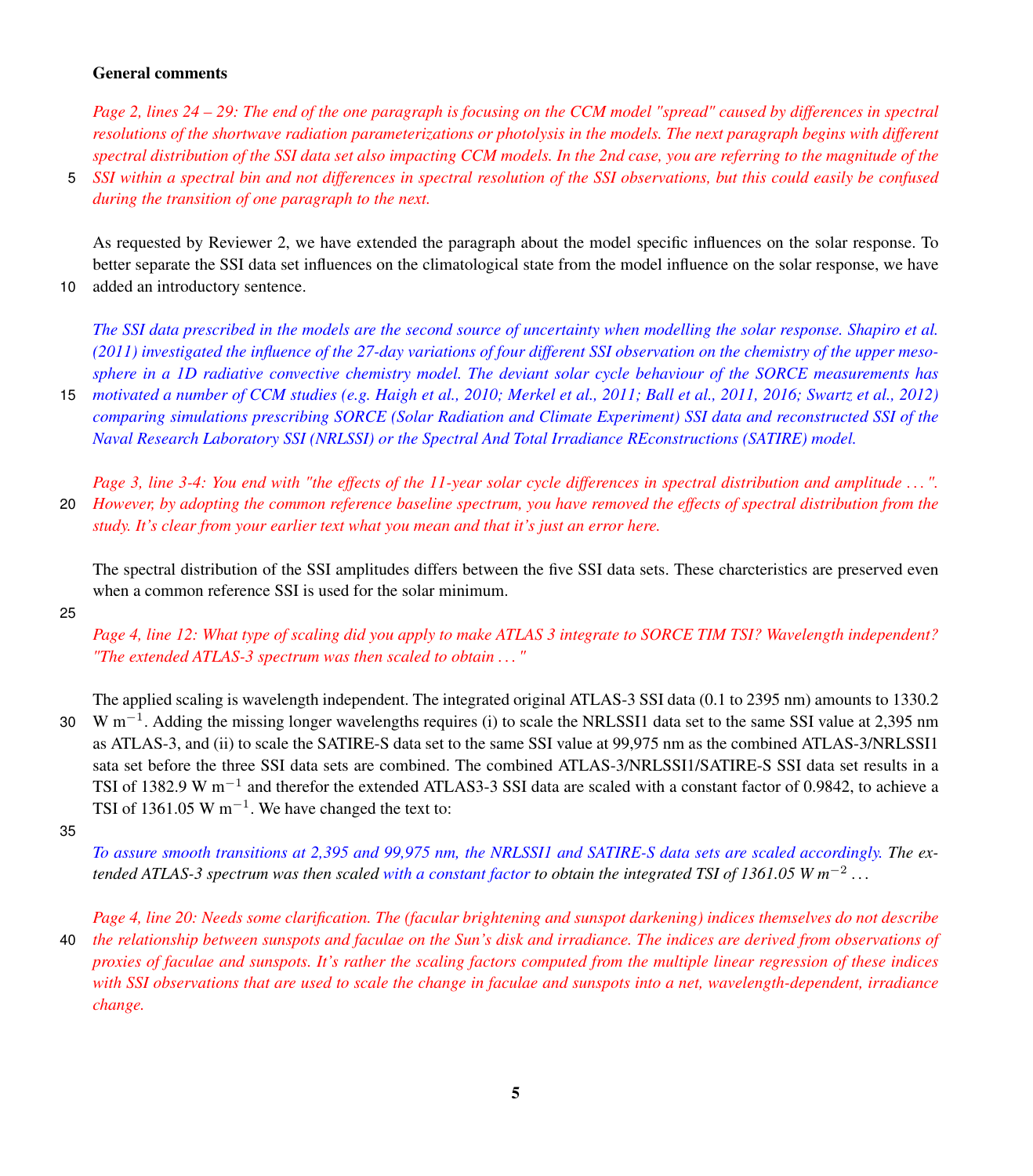We have reformulated this description.

*. . . based on the empirical, wavelength-dependent relationship between sunspot darkening and facular brightening on the solar disk with SSI changes. Indices which are derived from observations and proxies for sunspot darkening and faculae are used in* 5 *regression models to determine the coefficients required to estimate the time-varying SSI changes.*

*Page 4, line 23: "The TSI changes are added . . . " should be "The SSI changes are added.."*

We are not sure about that. Maybe it is confusing that NRLSSI1 and NRLSSI2 are given in brackets? The intention is to em-10 phasize the different TSI references in NRLSSI/TSI1 and NRLSSI/TSI2.

*Page 4, line 27: While Viereck et al., 2001 is a perfectly appropriate reference for a general discussion of the Mg II index, the correct citation for the University of Bremen Mg II index reference is Snow, M., Weber, M., Machol, J., Viereck, R., & Richard, E. (2014). Comparison of magnesium II core–to–wing ratio observations during solar minimum 23/24. Journal of* 15 *Space Weather and Space Climate, 4, A04. https://doi.org/10.1051/swsc/2014001*

The reference "Viereck et al. (2001)" is now replaced by "Snow et al. (2014)".

*Page 5, line 23-24: I am aware that CMIP6 SSI and TSI data are the average of output from NRLSSI2 and SATIRE-S. How-*20 *ever, it's unclear to me the relation of this is to your choice of using data from November 1989 and November 1994 in the study?*

The main reason for choosing November 1994 as the base state for solar minimum condition is the timing of the ATLAS3 reference SSI data. With this choice of the solar minimum the natural choice was to take November 1989 for the solar maximum condition, as the November 1994 is located in the descent to the ending solar minimum of cycle 22 in August 1996. So the

25 choice of this cycle is not related to CMIP6.

*Page 6, EMAC section: I'm not an expert on CCMs but I find the description of EMAC difficult to read. It doesn't flow as easily as the following section on WACCM, and the acronyms aren't defined. I would suggest some word–smithing to bring it up to the same high quality as the rest of the paper.*

#### 30

The EMAC section is now slightly revised.

*Page 7, between WACCM and section and the start of Section 3.1: Again because I'm not an expert on CCM's, it would be nice to have a summarizing sentence or two here as a take home message for the non-expert. Are these suitable models to com-*35 *pare, and are there obvious reasons why their unique setup and execution would lead you to expect differences in their outputs?*

We have included the following paragraph to the introduction of Section 3.

*Both CCMs have a good spectral resolution of their SW radiation and photolysis parametrization and therefore are well suited* 40 *for this study. The main difference between EMAC and WACCM, as applied here, is WACCM's model top in the lower thermosphere which allows for a better representation of the chemical processes in the upper mesosphere in WACCM.*

*Page 7, lines 27-28: One too many of each of the words, "both" and "simulations".*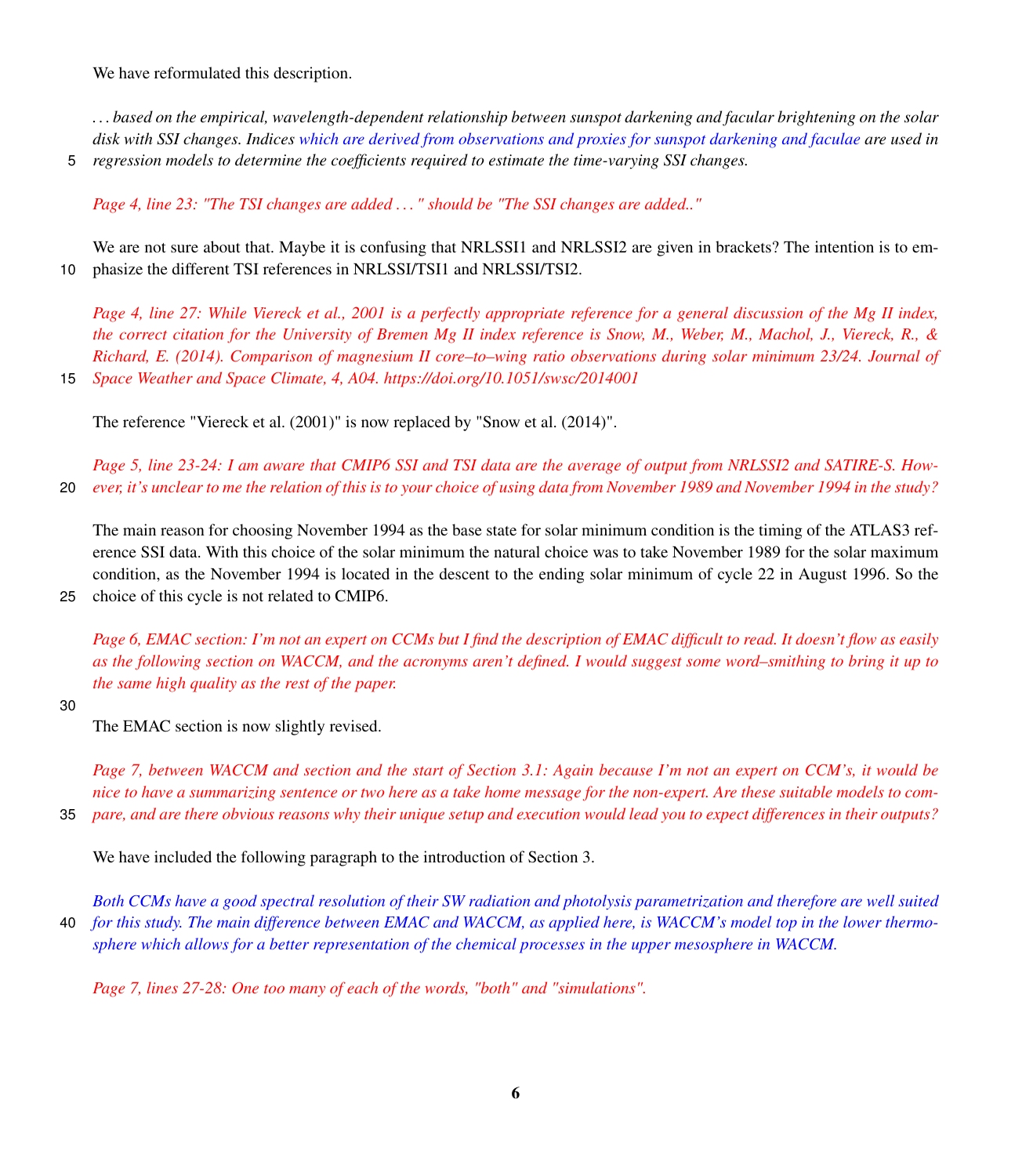One of these "both" is now deleted.

*Page 9, Section 7: A general comment in this section is to make it is more clear that majority of the uncertainty, or spread, in the CCM output comes from internal variability in the CCM's. Only a fraction of the model spread can be attributed to* 5 *differences in SSI datasets or differences in the CCM's themselves. (If I understood correctly).*

This is correct. It is stated in Section 5:

*Note that the contributions of the variances explained by the SSI data set, the CCM, and the interaction of both in Figure 4 do not add up to 100%, as often the random contribution to the total variance is largest.*

10

In Section 7 we have added:

*However, in the upper stratosphere/lower mesosphere the largest fraction of solar cycle response variance is random and not related to differences in SSI data sets or the applied CCM.*

15 *Page 13, line 20: ". . . 10-40% of the variability of the solar signal [ insert of what component, heating rate, temperature, etc.] in the stratosphere and . . . "*

We have added the additional information.

20 *The differences in the SSI amplitude are responsible for 10% of the temperature, 30% of the ozone, and up to 40% of the SW heating rate variability of the solar response in the stratosphere and lower mesosphere.*

*Page 20, line 8-10: Is there a transition in thought from the sentence ending on line 8 about the distinct differences that appear for SATIRE-T to the next sentence discussing how reduced solar cycle amplitude explain the weaker solar signals in tempera-*

25 *ture? Does that 2nd sentence also refer to SATIRE-T? If so, Table 1 shows that SATIRE-T has a stronger solar cycle amplitude in the 201-242 nm range, not weaker.*

The 2nd sentence also refers to SATIRE-T. The  $\Delta SSI$  and the  $\frac{\Delta SSI}{\Delta TSI}$  in Table 1 show opposing characteristics. Whereas for SATIRE-T  $\frac{\Delta SSI}{\Delta TSI}$  is largest it is lowest for  $\Delta SSI$ , and it is  $\Delta SSI$  which effects the solar responses in SW heating rate and 30 temperature.

*Page 21, line 3-4: You provide support that downward transport of thermospheric photolysis reactants is needed to realistically simulate solar cycle effects. Is this a new finding for the CCM community? It seems to me that you might emphasize the importance of this in guiding CCM model development and directing CCM advances.*

35

We have added a remark on a possible 'upper boundary condition' for thermospheric photolysis reactants for CCMs with a model top in the upper mesosphere.

*Some of these effects could be included in CCMs with a model top in the upper mesosphere by a thoroughly formulated upper* 40 *boundary condition, as already included for* NO<sup>y</sup> *produced in the thermosphere by auroral and medium-energy electrons*

*Figures: I was finding that the significance hatching in the figures was very difficult to see, particularly in the middle and right hand columns of Figure 1. However, when I look today, it's much clearer on-screen. Perhaps it is just a problem with my printer.*

45 We have changed the single hatching to double hatching.